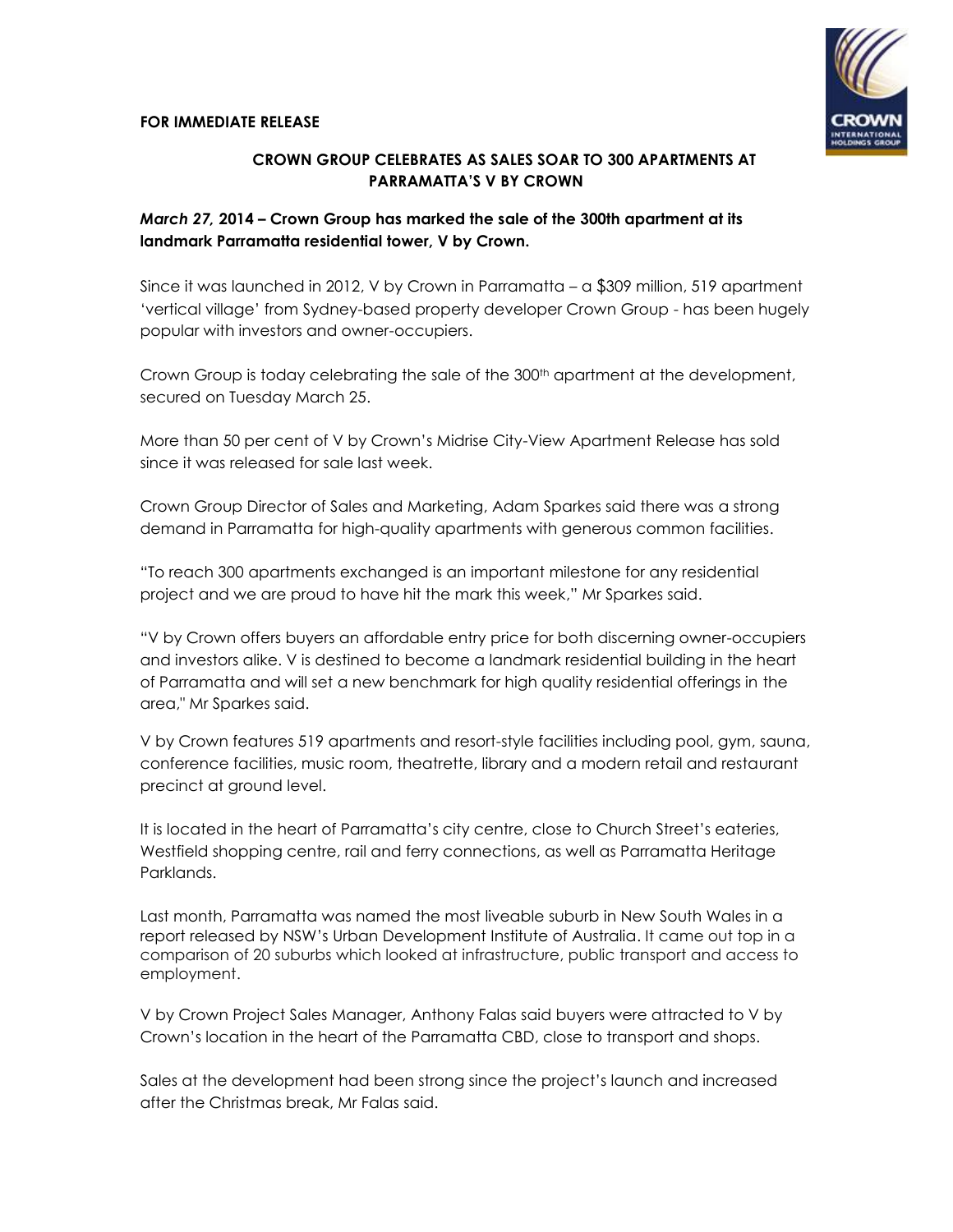

"I'm pleased with the pace of sales at V by Crown. Demand continues to be strong and there has been a lot of pent up demand for the higher level apartments,"

"Our 300th sale is definitely worthy of a celebration!"

"Buyers are attracted to the high-quality finishes, first-class facilities and exceptional location in the heart of Parramatta's CBD."

"The Midrise City-View Apartments offer great views to the CBD and Parramatta Park and have been incredibly popular," Mr Falas said.

V by Crown is one of Crown Group's four projects currently under construction in Sydney.

Last week, Nine Network's Financial Review Sunday described Crown Group as a company "*on the tipping point of becoming one of Australia's largest private developers."*

V by Crown's Midrise City-View Release includes 76 apartments with a mix of studio, onebedroom, one-bedroom-and-study, two-bedroom and two-bedroom-and- study apartments.

V by Crown is expected to complete in mid 2016.

Prices start from \$445,000

For sales enquiries ph: 1300 302 186

For more information visit vbycrown.com.au

## **Media enquiries:**

Kate Prideaux, Communications Manager

(02) 9925 0088 or 0401 863 436

kateprideaux@crowngroup.com.au

## **About Crown Group**

Crown International Holdings Group (Crown Group) is a leading Australian property group, active in property development and property investment in Sydney.

The company was co-founded by architect Mr Iwan Sunito and engineer Mr Paul Sathio in 1996.

Iwan Sunito graduated with Bachelor of Architecture (Hons) and Master of Construction of Management from University of NSW. In 1993 Iwan became a Registered